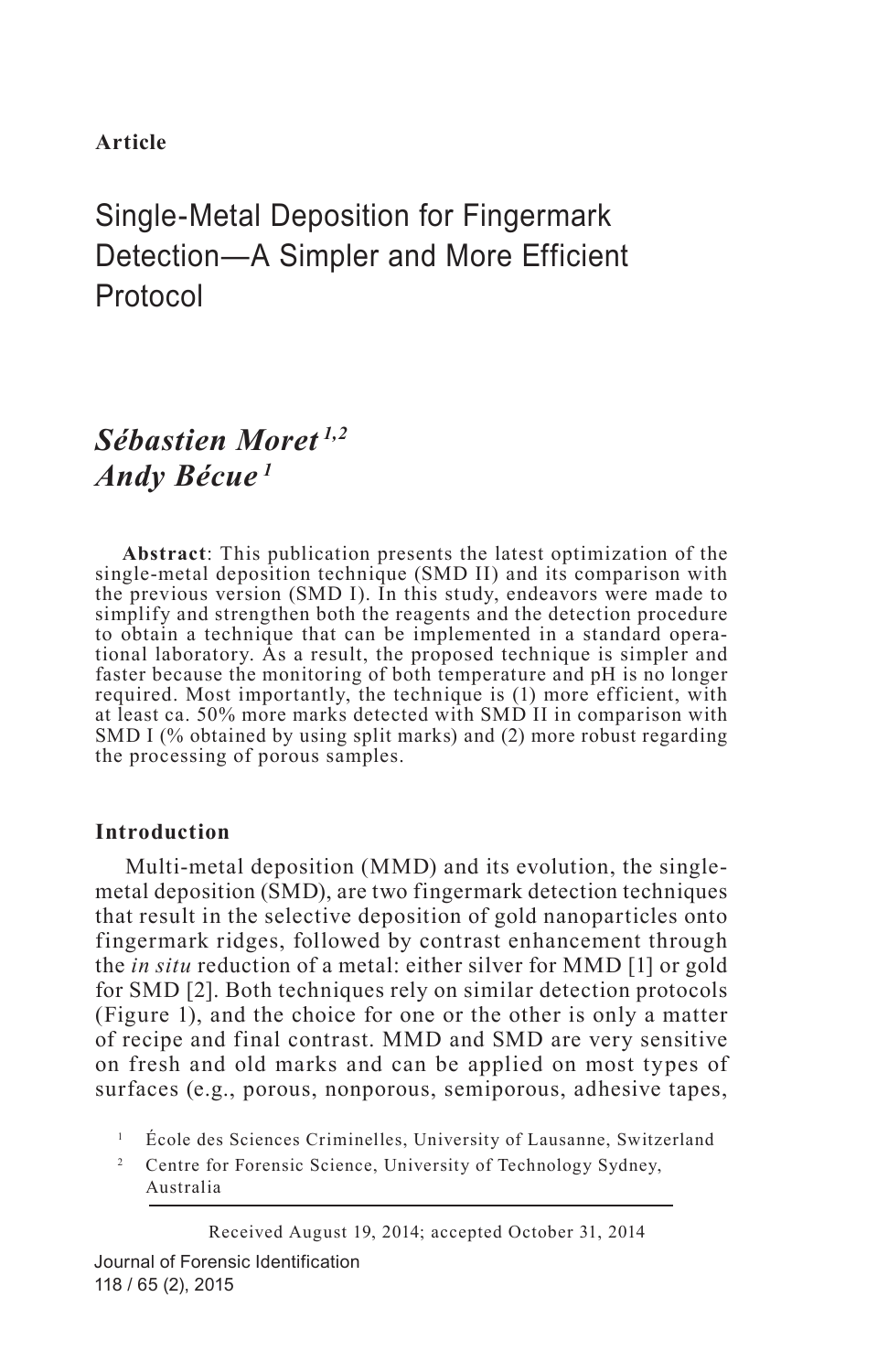cartridge cases, wetted items). They are also recommended for the processing of unusual or problematic substrates, such as cling film wrapping material [3]. Regarding their potential advantages, MMD and SMD have been subject to extensive research and optimization processes throughout the last decades [1–9]. However, two commonly heard limitations of the technique are (1) a lack of robustness and (2) a labor-intensive procedure, preventing its application to case work [10].



*Illustration of the detection procedure (common to SMD I and SMD II)*

Schnetz and Margot proposed an improvement of the original MMD [4, 5], named MMD II, in 2001 [1]. MMD II was characterized by a new gold synthesis procedure, improving the homogeneity of the nanoparticles, and a newly designed enhancement bath, giving more controllable and reproducible results. However, the colloidal gold synthetic procedure was tedious: to obtain 500 mL colloidal gold, it was necessary to bring two solutions to 60 °C before mixing them and heating the final solution to boil. The enhancement procedure required the use of an additional compulsory bath before the enhancement bath itself. Despite improved performances, MMD II was more complex to implement and more time consuming compared with MMD I. In 2007, single-metal deposition (SMD I) was proposed as an alternative to MMD II. The biggest difference was in the use of gold ions in the enhancement bath instead of silver [2]. When compared with MMD II, SMD I appeared to be simpler while keeping the same detection quality [8].

Despite these improvements, MMD and SMD still suffered from two major issues hampering their application in routine work: a strong pH-dependency and a labor-intensive procedure. Regarding the first limitation, the detection results are tightly related to the pH of the colloidal gold solution. According to Schnetz and Margot [1], the pH must be set between 2.5 and 3.0, with an optimum value of 2.65. This must be done by carefully adding citric acid in the colloidal gold solution while monitoring the pH value with a pH meter. To obtain optimal results, a precise adjustment must be performed before processing any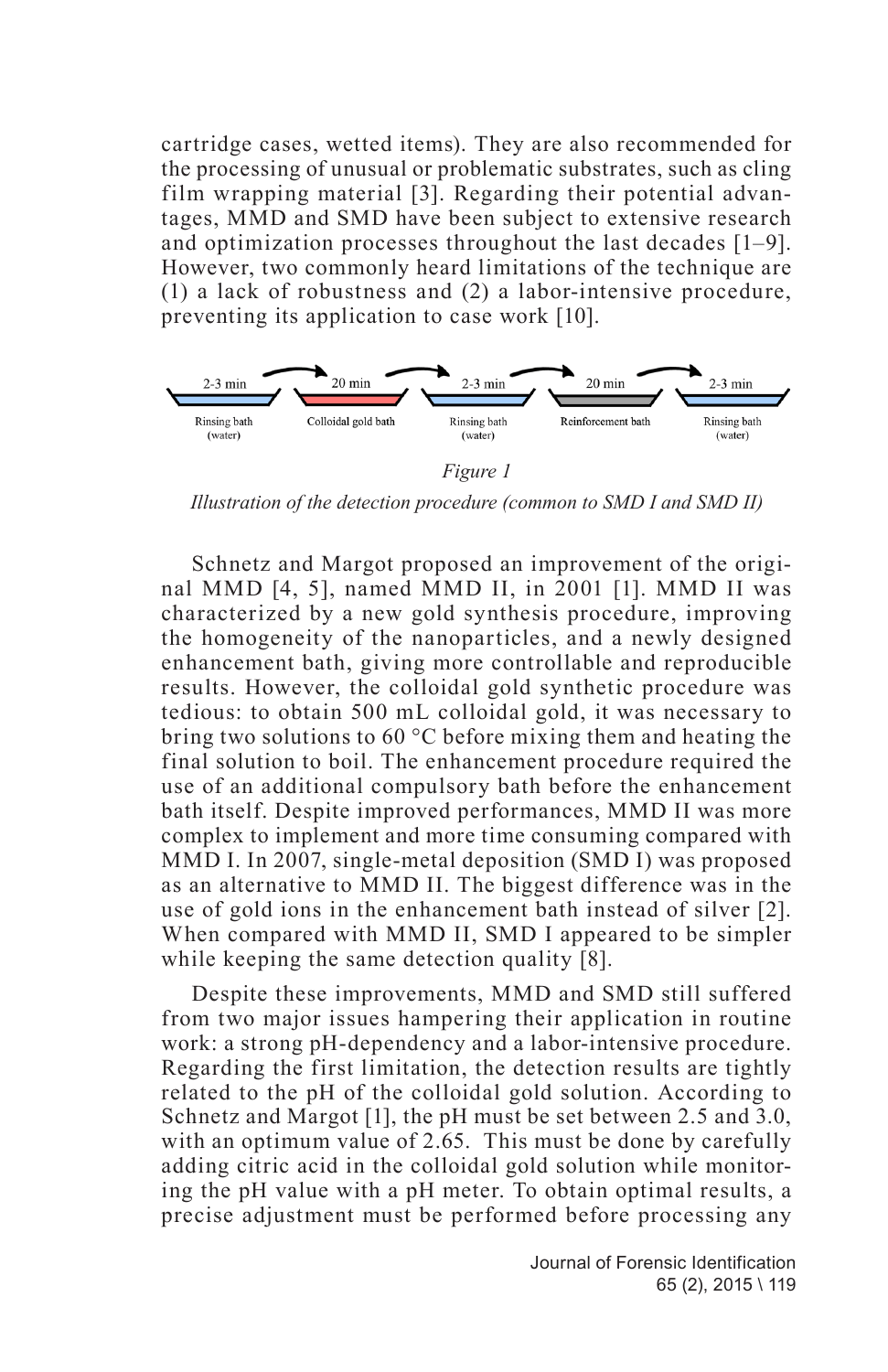items. As a consequence, it was not recommended to process several porous items in the same colloidal gold bath or to re-use a colloidal gold solution to process successive samples. In a recent effort to reduce this dependency, it was observed that the addition of an amino acid (i.e., L-aspartic acid) during the colloidal gold synthesis resulted in good detection results at pH values outside the conventional range [9]. Regarding the laborintensive aspect of the technique, the entire process (from the colloidal gold synthesis to the processing of items) may indeed take half a day. For people not accustomed to the technique, this time consumption may consequently deter someone from implementing this technique in his or her service.

This work aimed at addressing these limitations through three distinct studies: (1) the development of SMD II as an optimized and simplified evolution of SMD I, (2) the comparison of both techniques in terms of detection performances, and (3) an assessment of their robustness by processing a large amount of samples into the same colloidal gold solution.

#### **Materials and Methods**

Tetrachloroauric (III) acid trihydrate (Merck) and all other chemicals (Sigma–Aldrich) were of high purity grade and were used without further purification. Reverse osmosis deionized (RO/DI) water (18.2  $\Omega$ ·cm) was used for the synthesis of colloidal gold, and deionized water was used for the enhancement baths. Bidistilled water (distilled twice) can be used in replacement of RO/DI water without any observed effect on the efficiency of the technique.

#### *Fingermark Samples*

All marks collected during this study were natural [11, 12]; no artificial enrichment was purposely incorporated (such as rubbing fingers on the forehead). Donors were asked to behave normally one hour prior to deposition, without washing their hands or applying cosmetics. Before leaving fingermarks, they were asked to rub their hands together to homogenize the secretions.

For the SMD II optimization study, two donors were asked to deposit natural fingermarks on four types of substrate (bleached and recycled papers, yellow paper envelopes, and transparent polypropylene sleeves) using printed templates, allowing the deposition of two depletive series of four marks. All marks were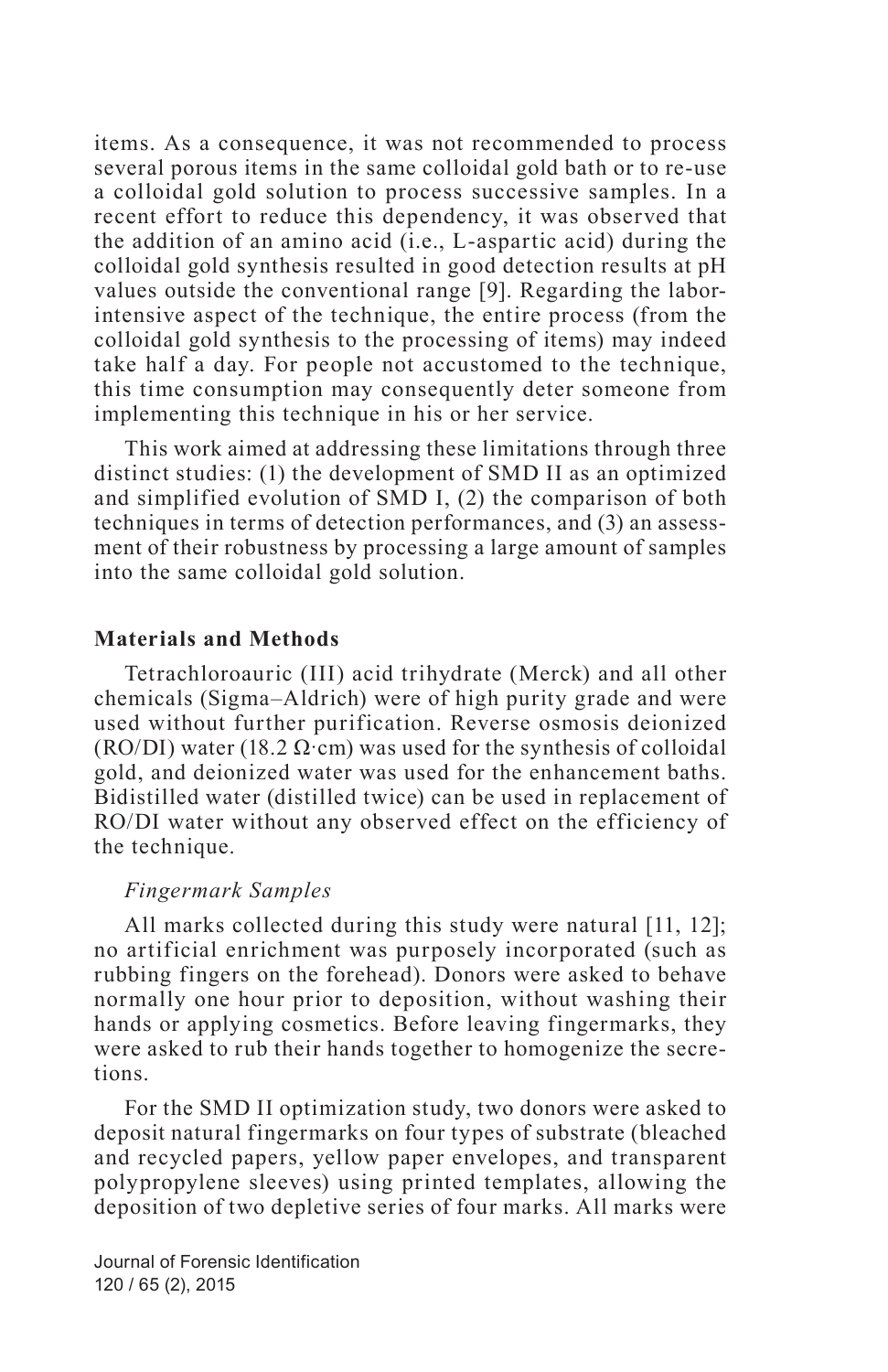cut in half to allow a valid comparison between the parameters under optimization (i.e., aspartic acid concentration, dilution factor, surfactant concentration, storage conditions, pH setting). The samples were left to age for 1 month in the dark, without any specific attention paid to the storage conditions (office drawer).

For the comparison study, the performances of SMD I and SMD II were assessed by using the following set of samples: 3 donors were asked to deposit 4 fingermarks on 14 different types of substrates (12 porous and 2 nonporous) (Table 1), following the deposition protocol described above. One-month and 2-yearold marks were considered for this study. A total of 336 marks were thus collected. For each donor and substrate, each mark was cut in half and one half was processed according to SMD II and the corresponding one according to SMD I. To prevent any bias because of a possible lateral difference of pressure of the fingertips during the deposition of the marks, right and left halves were equally distributed for each technique.

| <b>Surface</b><br><b>Type</b> |                | <b>Substrate</b>       | <b>Brand/Supplier</b>  |  |  |  |
|-------------------------------|----------------|------------------------|------------------------|--|--|--|
|                               | 1              | Recycled paper         | Xerox                  |  |  |  |
|                               | $\overline{c}$ | Bleached paper         | Xerox                  |  |  |  |
|                               | 3              | Recycled newspaper     | unknown                |  |  |  |
|                               | $\overline{4}$ | Paper envelope: grey   | Elco                   |  |  |  |
| Porous                        | 5              | Paper envelope: orange | Elco                   |  |  |  |
|                               | 6              | Paper envelope: brown  | Elco                   |  |  |  |
|                               | 7              | Bleached paper         | <b>USSS</b>            |  |  |  |
|                               | 8              | Notepad                | Elco                   |  |  |  |
|                               | 9              | Glossy newspaper       | unknown                |  |  |  |
|                               | 10             | Colored paper: blue    | Elco                   |  |  |  |
|                               | 11             | Colored paper: yellow  | Elco                   |  |  |  |
|                               | 12             | Thermal paper          | Elco                   |  |  |  |
|                               | 13             | <b>Transparent PP</b>  | Coop (Switzerland)     |  |  |  |
| Nonporous                     | 14             | Mini-grip bag          | Semadeni (Switzerland) |  |  |  |

*Table 1 Description of the samples used for this study.*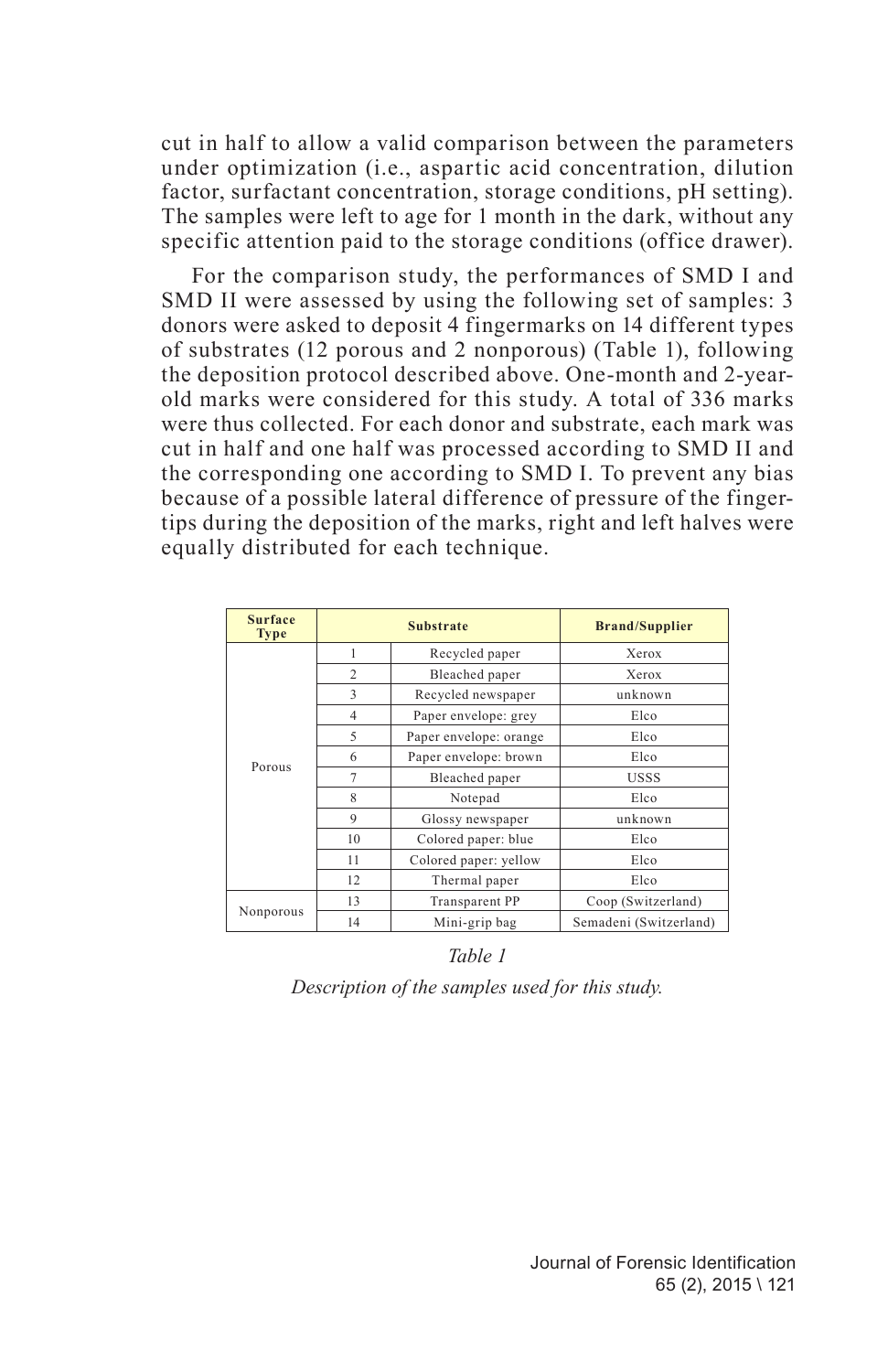For the robustness evaluation, an extended sampling composed of 9 sheets of paper (e.g., Xerox recycled paper, A4 format) each bearing 21 depletive marks was used (Figure 2). The marks were aged for 2 years and the series were cut in half so that each technique had the same amount of half marks and paper strips to process (Figure 2). The robustness test consisted in successively processing the strips by keeping the colloidal gold solution unchanged. A degradation of the detection efficiency was observed, because of the gradual increase in pH induced by the immersion of numerous paper strips in the solution. Because nonporous substrates, such as plastic, will not influence the initial pH value of the solution, they were not considered for this particular evaluation.



*Figure 2*

*Template used for the robustness evaluation study. Nine sheets of paper (A4 format) like this one, each bearing a depletive series of 21 consecutive marks were considered in this test.*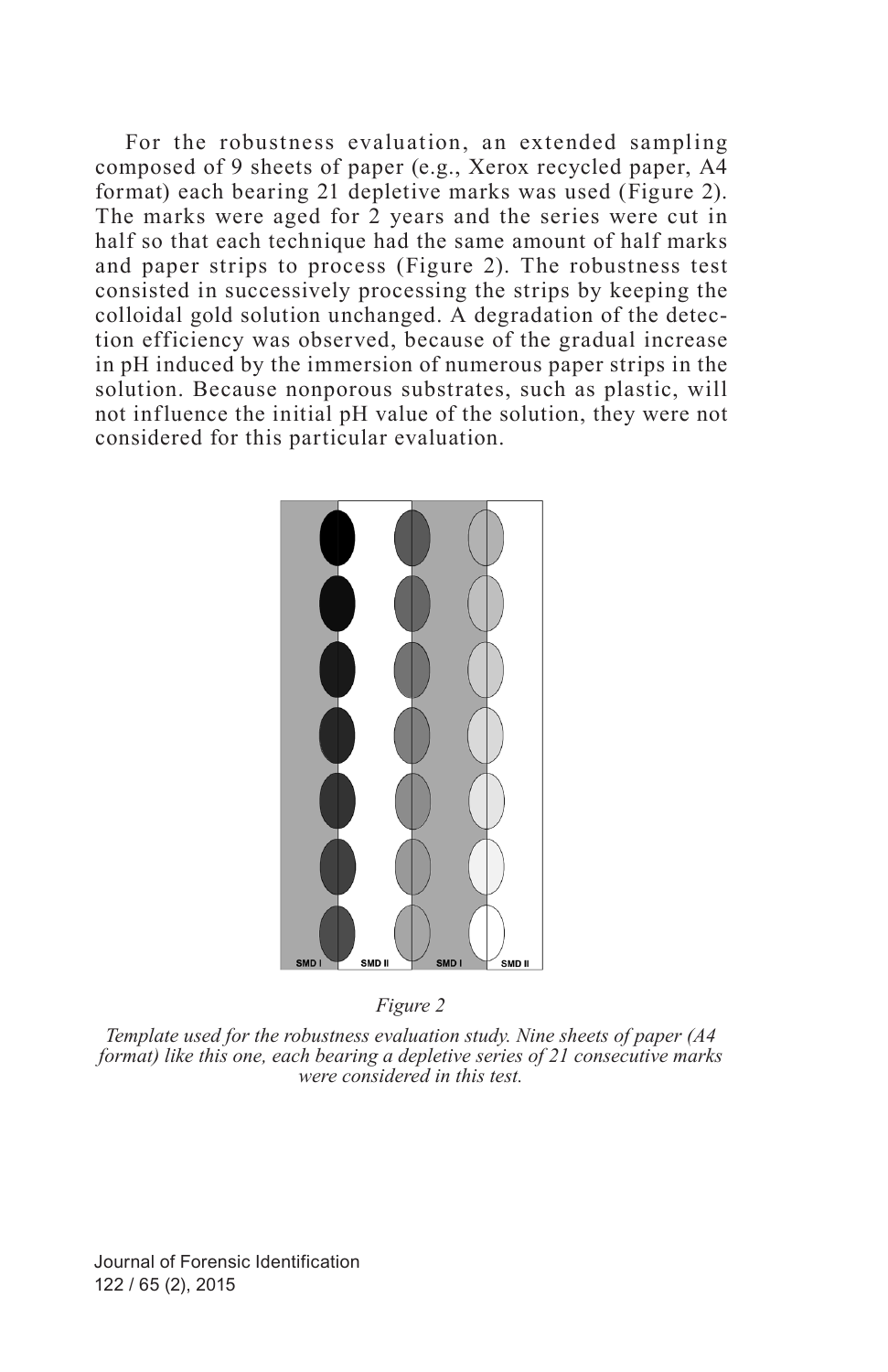#### *Sample Processing*

SMD I was applied by following the procedure described by Durussel et al. [8] It consists of two main baths (colloidal gold deposition and contrast enhancement), preceded and followed by rinsing baths of deionized water (Figure 1). For SMD II, several parameters of the colloidal gold deposition step were optimized, which involved surfactant concentration in the colloidal gold solution, dilution of the working solution, pH adjustment, and influence of the working solution storage on the detection results. The contrast enhancement step remained unchanged from SMD I (this procedure is available elsewhere [8]). The complete SMD II protocol can be found in the Appendix.

With the exception of the robustness study, each paper sample was processed in its own volume of colloidal gold solution. This procedure aimed at preventing any detrimental effect that was due to a preceding immersion (e.g., pH modification). Moreover, to ensure a valid comparison between SMD I and SMD II, two corresponding half marks were processed in their respective colloidal gold bath, but were then immersed in the same enhancement bath.

To assess the robustness of the two techniques, it is important to know how many successive porous samples a given colloidal solution can process without observing an excessive drop in its ability to detect fingermarks. To do so, nine successive series of half marks were processed while keeping the colloidal gold bath unchanged. A volume of 750 mL was considered for this test, which corresponds to ca. 1.5 cm of liquid height in the dish. The samples were then processed altogether in the same enhancement bath.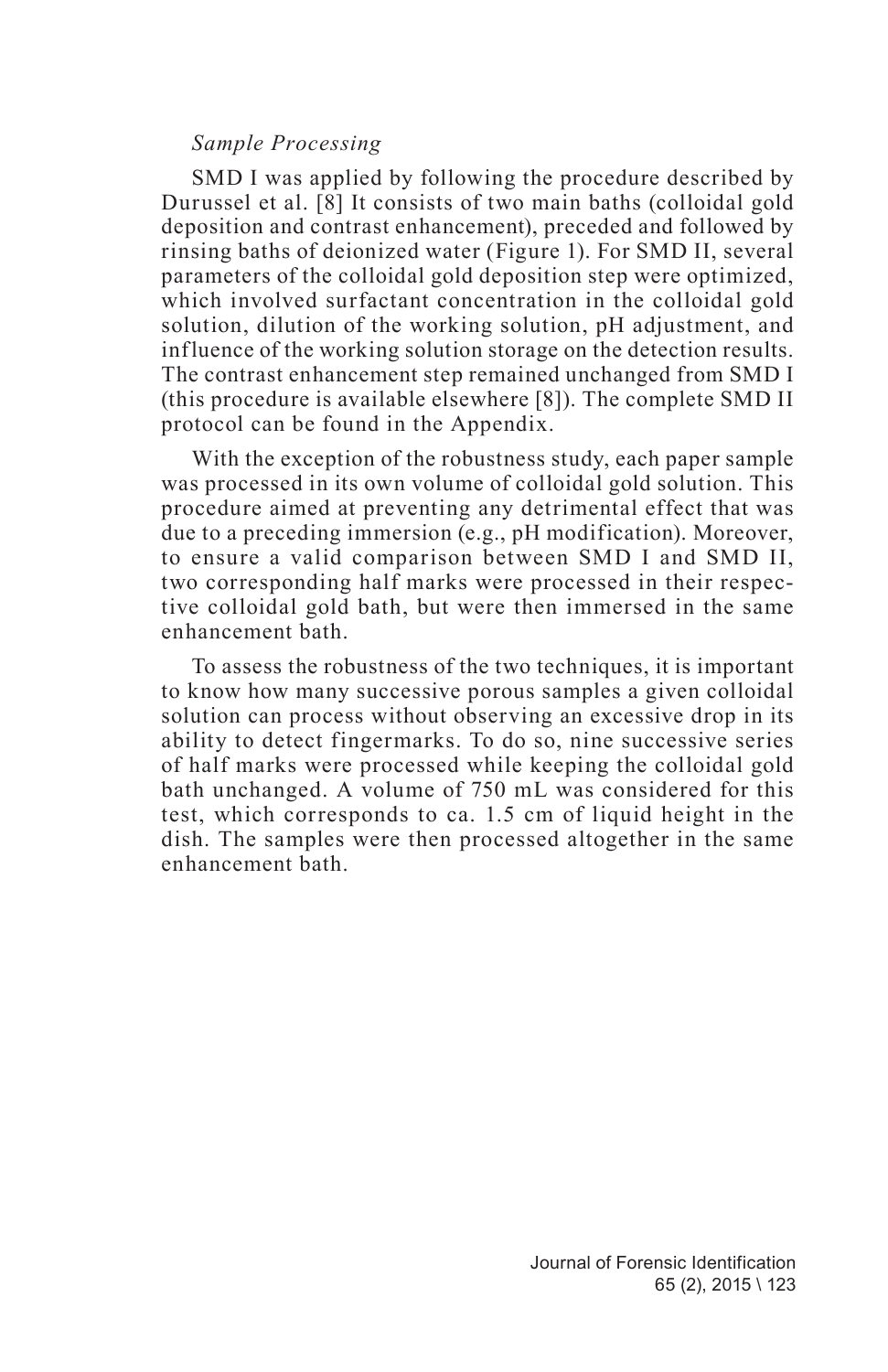## *Evaluation*

After their detection, the marks were compared and ranked by following an existing procedure [13]. The marks were first scanned at a resolution of 1200 dpi using an Epson Perfection V330 Photo, without any digital enhancement. Each picture was stored in RGB and gray modes. A score was then associated with each half mark by three independent latent print comparison experts. The scoring scale ranged from 0 to 3 (Table 2), according to the clarity of Level 2 characteristics (i.e., minutiae). An automated procedure was set up so that an assessor faced one half mark at a time, randomly chosen among the pool of scanned marks. By doing so, each half mark was rated independently from its corresponding half. For each mark, the assessor could see both RGB and gray mode images of the mark. The average scores of each technique on each substrate were then calculated and compared.

| <b>Score</b>   | <b>Description</b>                                                                                                                                                                                                             |
|----------------|--------------------------------------------------------------------------------------------------------------------------------------------------------------------------------------------------------------------------------|
| $\Omega$       | No ridges are visible at all, no sign of fingermark.                                                                                                                                                                           |
|                | Ridges are visible over a small area of the mark or over the whole mark, but it<br>is extremely difficult to retrieve second-level characteristics (such as minutiae)<br>due to extremely poor ridge details.                  |
| $\mathfrak{D}$ | Ridges are visible on almost the whole area of the mark, and second-level<br>characteristics can be retrieved. Nevertheless, the quality is not optimal due to<br>a low contrast (strong background staining or faint ridges). |
|                | Ridges are very well defined on the whole mark. Second-level characteristics<br>can easily be retrieved. The contrast is optimal with no (or extremely faint)<br>background staining.                                          |

#### *Table 2*

*Table used to assess the quality of the marks (reproduced from [13]).*

## **Results**

#### *SMD II Optimization Study*

The first part of the study consisted in the optimization and simplification of the overall SMD procedure, already initiated in a preliminary work [9]. The colloidal gold synthesis was simplified and the obtained volume increased to 2.5 L. The preparation and application of the working solution were also simplified (amount of surfactant, standardized pH setting without using a pH-meter), as summarized in Table 3. The successive evolutions of the technique (from MMD I to SMD II) are compared in Table 4, to emphasize each optimization step.

Journal of Forensic Identification 124 / 65 (2), 2015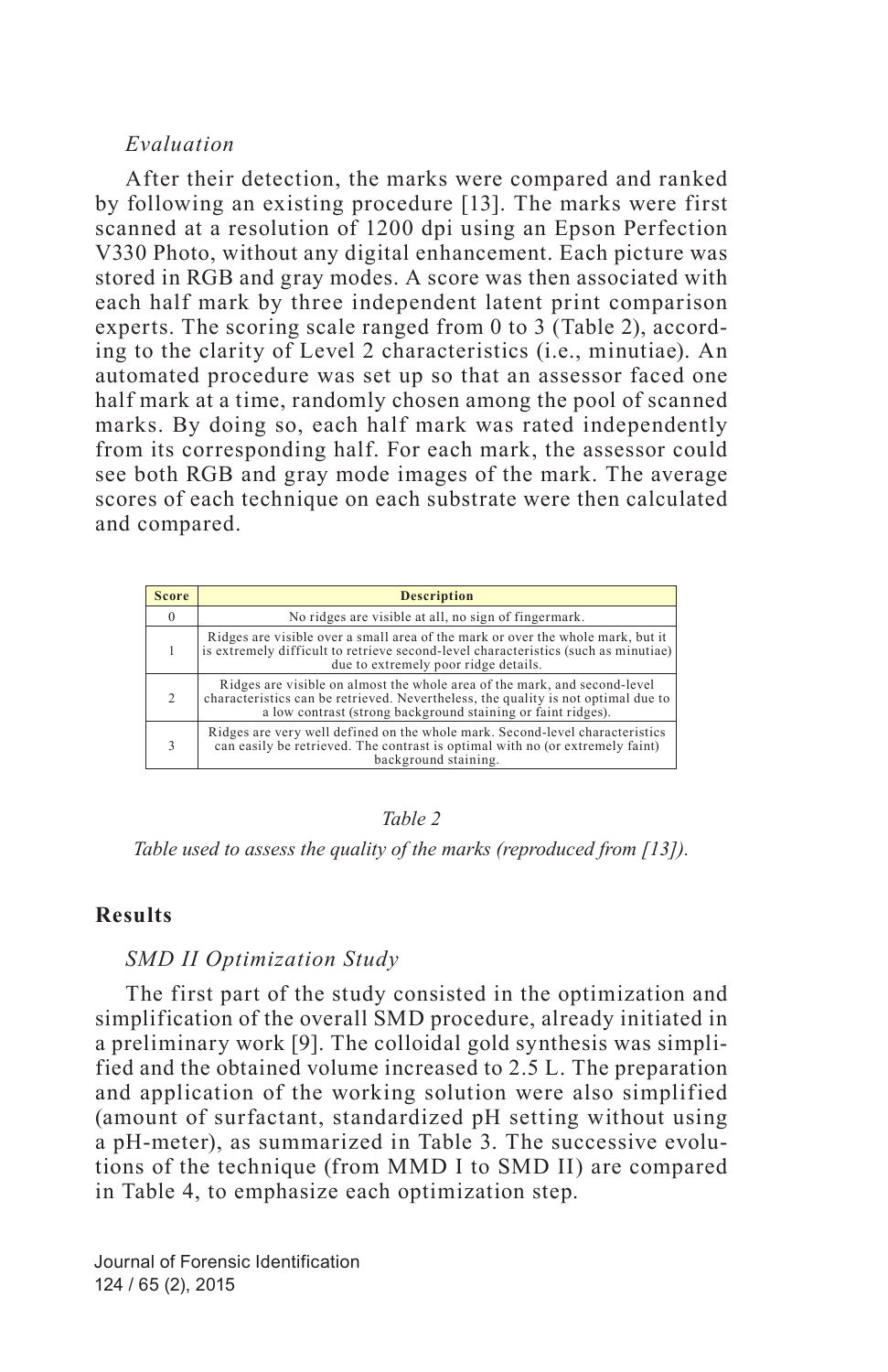|                                                  | $Au-ASP$ [9]           | <b>Optimization Study</b> |   |                                                             |                  |  |     | <b>Final Value</b><br>(SMD II) |                                                            |                  |                |  |   |
|--------------------------------------------------|------------------------|---------------------------|---|-------------------------------------------------------------|------------------|--|-----|--------------------------------|------------------------------------------------------------|------------------|----------------|--|---|
| L-aspartic Acid<br>Concentration [%<br>$W/V$ ]   | 1                      | 0.5                       | 1 |                                                             | $\overline{2}$   |  | 3   |                                | 10                                                         | 25               | $\overline{c}$ |  |   |
| Final Volume<br>Through Dilution [L]             | 0.72                   | 0.72                      |   |                                                             | 1.25             |  | 2.5 |                                |                                                            | 5                | 2.5            |  |   |
| Surfactant<br>Concentration [0/00]<br>(Tween 20) | 1                      | 0.25                      |   |                                                             | 0.5              |  |     | 1                              |                                                            | 2.5              |                |  | 1 |
| Surfactant Addition                              | before detection       | before detection          |   | right after<br>synthesis                                    |                  |  |     |                                | right after<br>synthesis                                   |                  |                |  |   |
|                                                  | citric acid (0.1 M)    | citric acid<br>(0.1 M)    |   | citric acid<br>(1 M)                                        |                  |  |     |                                | citric acid<br>(1 M)                                       |                  |                |  |   |
| pH Setting                                       | pH-meter<br>monitoring | pH-meter<br>monitoring    |   | fixed volume<br>of citric acid<br>determined<br>empirically |                  |  |     |                                | 3 mL of 1 M citric<br>acid for 100 mL of<br>colloidal gold |                  |                |  |   |
| pH Adjustment                                    | before detection       | right after<br>synthesis  |   |                                                             | before detection |  |     |                                |                                                            | before detection |                |  |   |

*Table 3*

*Summary of the parameters tested for the SMD II optimization study.*

|                                                                 | <b>MMDI</b>                    | <b>MMDII</b>                   | <b>SMD</b> I                   | <b>SMD II</b>                                            |  |
|-----------------------------------------------------------------|--------------------------------|--------------------------------|--------------------------------|----------------------------------------------------------|--|
| Colloidal Gold<br>Volume Per<br>Synthesis [L]                   |                                | 0.5                            | 0.5                            | 2.5                                                      |  |
| Temperature<br>Monitoring During<br>Colloidal Gold<br>Synthesis | no                             | ves, $60 °C$                   | ves, $60 °C$                   | no                                                       |  |
| pH Adjustment                                                   | pH-meter<br>(pH <sub>3</sub> ) | pH-meter<br>(pH 2.65)          | pH-meter<br>pH 2.65)           | no pH-meter<br>(recommended<br>amount of citric<br>acid) |  |
| Number of Baths                                                 | 5<br>(including 3)<br>rinsing) | 6<br>(including 3)<br>rinsing) | 5<br>(including 3)<br>rinsing) | 5<br>(including 3)<br>rinsing)                           |  |
| <b>Enhancement Process</b>                                      | Silver<br>on gold              | Silver<br>on gold              | Gold<br>on gold                | Gold<br>on gold                                          |  |

*Table 4*

*Comparison between the various multi- or single-metal deposition (MMD and SMD) procedures.*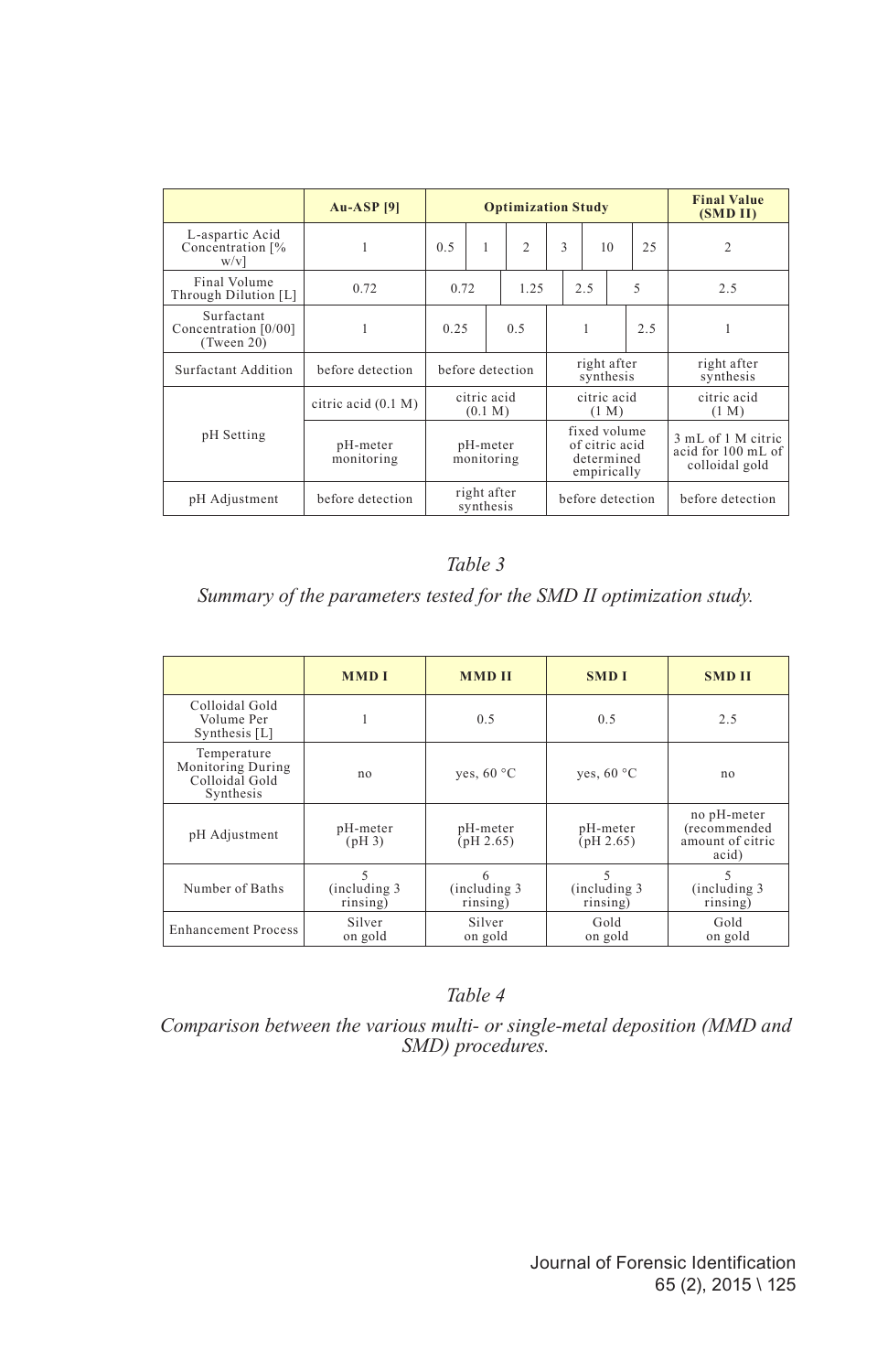## Detection Efficiency

A total of 672 half marks (obtained from 336 marks) were processed and evaluated during the comparison study. The average scores for each substrate are illustrated in Figure 3. SMD II gave superior results for each substrate, with the exception of the gray envelope (substrate 4) for which SMD I gave slightly better results (an average score of 0.83 against 0.80 for SMD II). On recycled newspaper, orange envelopes, and brown envelopes (substrates 3, 5, and 6, respectively), both techniques performed similarly, with a slight advantage for SMD II. For all other substrates, there was a clear difference of quality in favor of SMD II.

More surprisingly, the age of the marks did not seem to inf luence the quality of the detection. There were indeed no significant differences between 1-month-old and 2-year-old marks (Figure 4). SMD II was superior to SMD I, independently of the age of the marks.

Similarly to most fingermark detection techniques, the results of both SMD I and II were donor dependent (Figure 5). Nevertheless, SMD II gave systematically superior results compared to SMD I for each donor. Throughout all substrates, SMD II was able to detect a total of 173 half marks (on a total of 336) of a score equal or superior to 1, compared to 117 half marks for SMD I. These numbers were comparable, because half marks were considered. It consequently means an increase of ca. 50% of detected marks when using SMD II.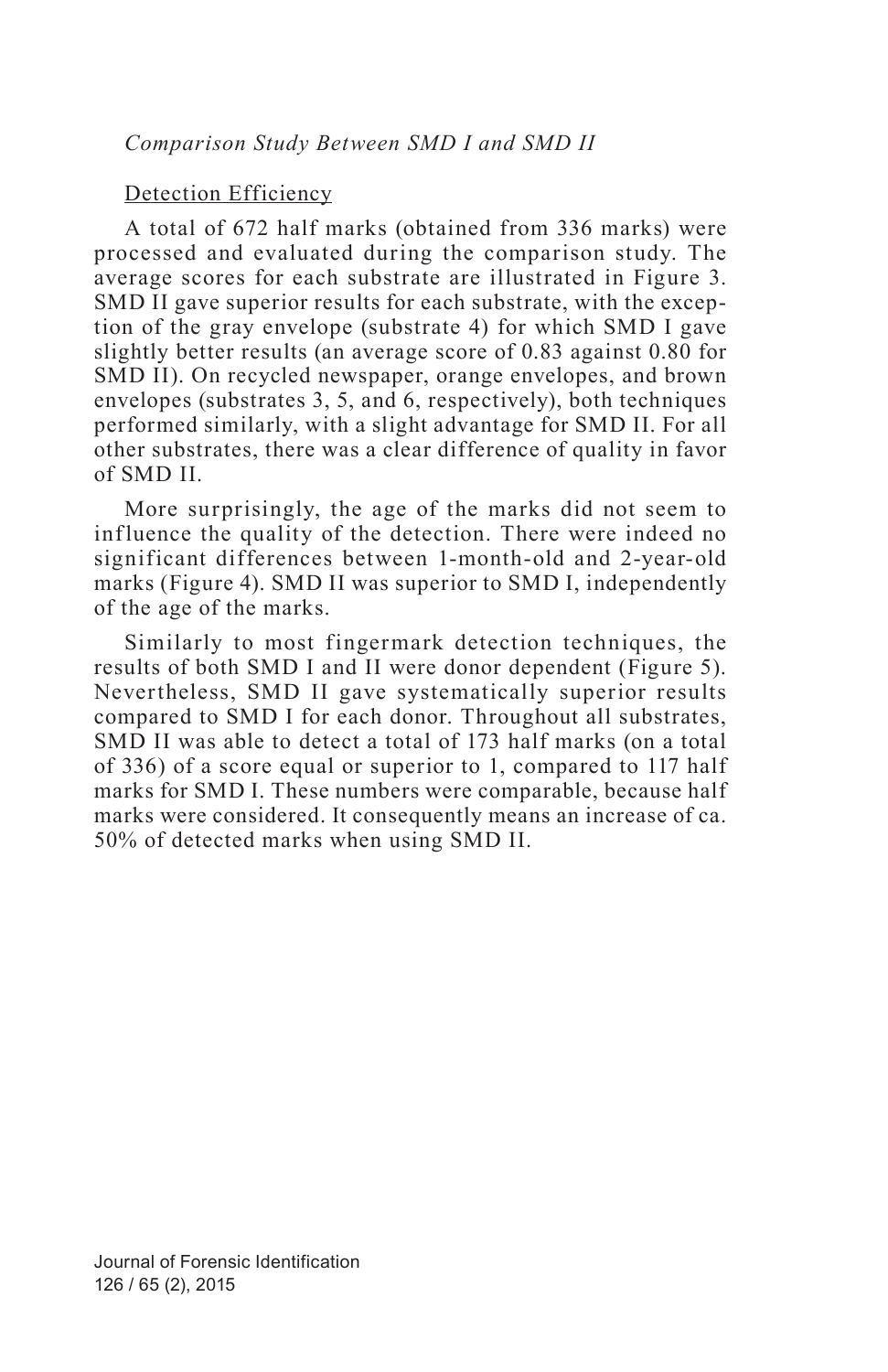



*Average scores obtained by SMD I and SMD II when applied on each substrate type during the comparison study (see Table 1 for details about the substrate number).*



*Figure 4*

*Average scores obtained by SMD I and SMD II when used to detect fingermarks of different ages during the comparison study.*





*Average scores obtained by SMD I and SMD II when used to detect fingermarks from different donors during the comparison study.*

Journal of Forensic Identification 65 (2), 2015 \ 127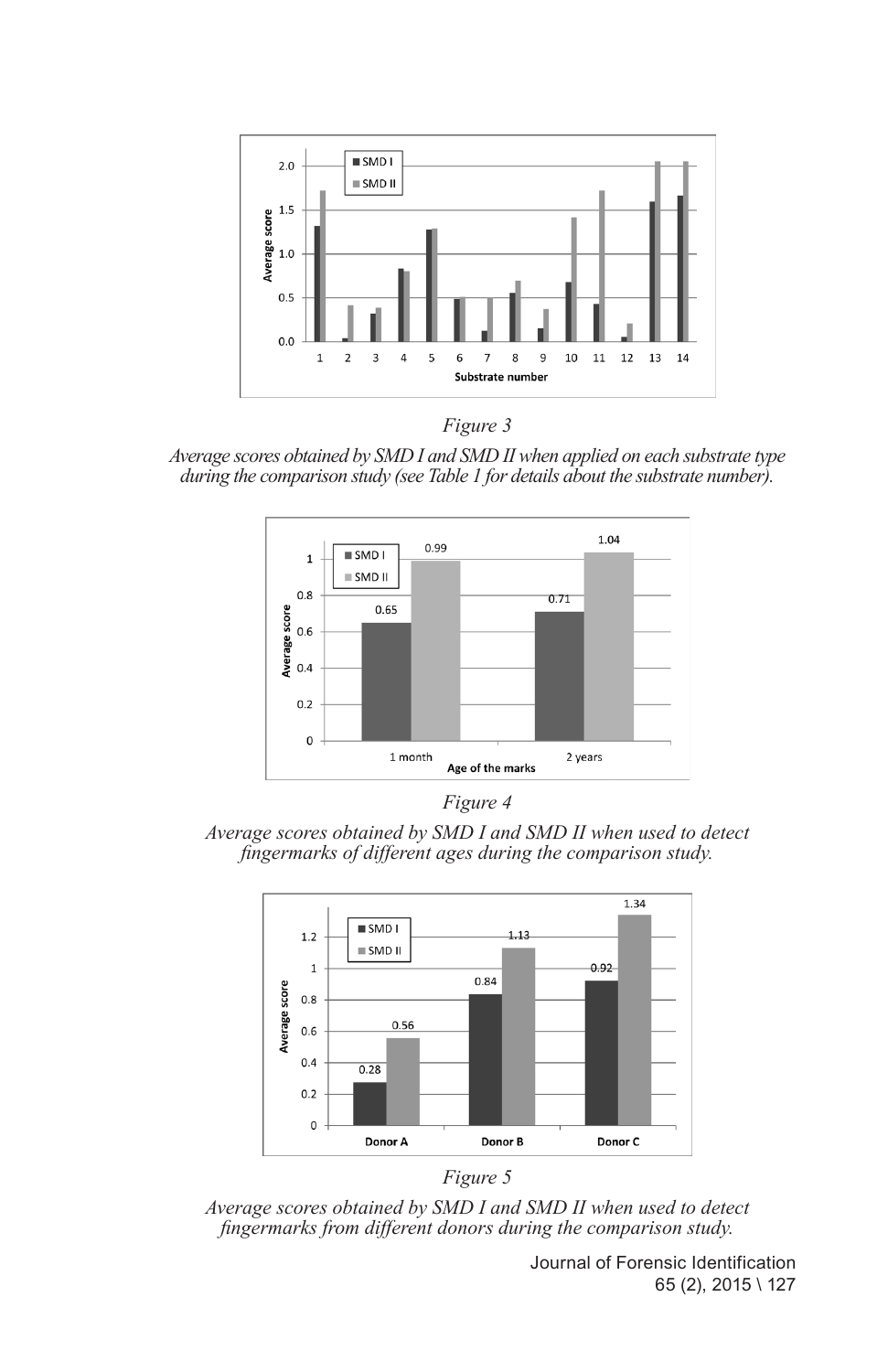## Robustness Assessment

The detrimental effect of paper on the detection ability of MMD and SMD is not understood yet. However, it is hypothesized that some components of the porous samples may be released in the aqueous solution upon immersion, thereby increasing the pH of the working solution. As a result, the working solution loses its ability to detect fingermarks. The robustness test was thereby specifically designed to evaluate the influence of a large amount of samples processed successively in the same working solution to determine whether SMD II was more robust than SMD I. This test could also help determine the maximum amount of paper that can be processed with 750 mL of working solution. Figure 6 illustrates the evolution of the average scores (calculated from the 21 half marks present on the paper strips–Figure 2) because the nine sheets of paper were successively processed in the same working solution. Despite some variations that were due to the donor himself, it can be observed that the efficiency of SMD I tended to decrease with the number of immersed pages, especially after the fourth one. This effect was less pronounced for SMD II, which gave relatively consistent results throughout the experiment. The number of half marks detected on each page is reported in Figure 7. Similarly to Figure 6, it can be seen that the number of marks detected on each page by SMD I decreased with the number of immersed pages, whereas it remained quite constant for SMD II. On average, SMD I detected marks up to the 6th depletion on each sheet (on a total of 21 depletive marks per series), whereas SMD II gave successful results up to the 11th and 12th depletion on average. In total, SMD II detected 64 half marks (out of a total of 189) of a score equal or superior to 1, compared to 37 half marks for SMD I. It consequently means an increase of ca. 73% of detected marks when using SMD II on depletive series of marks.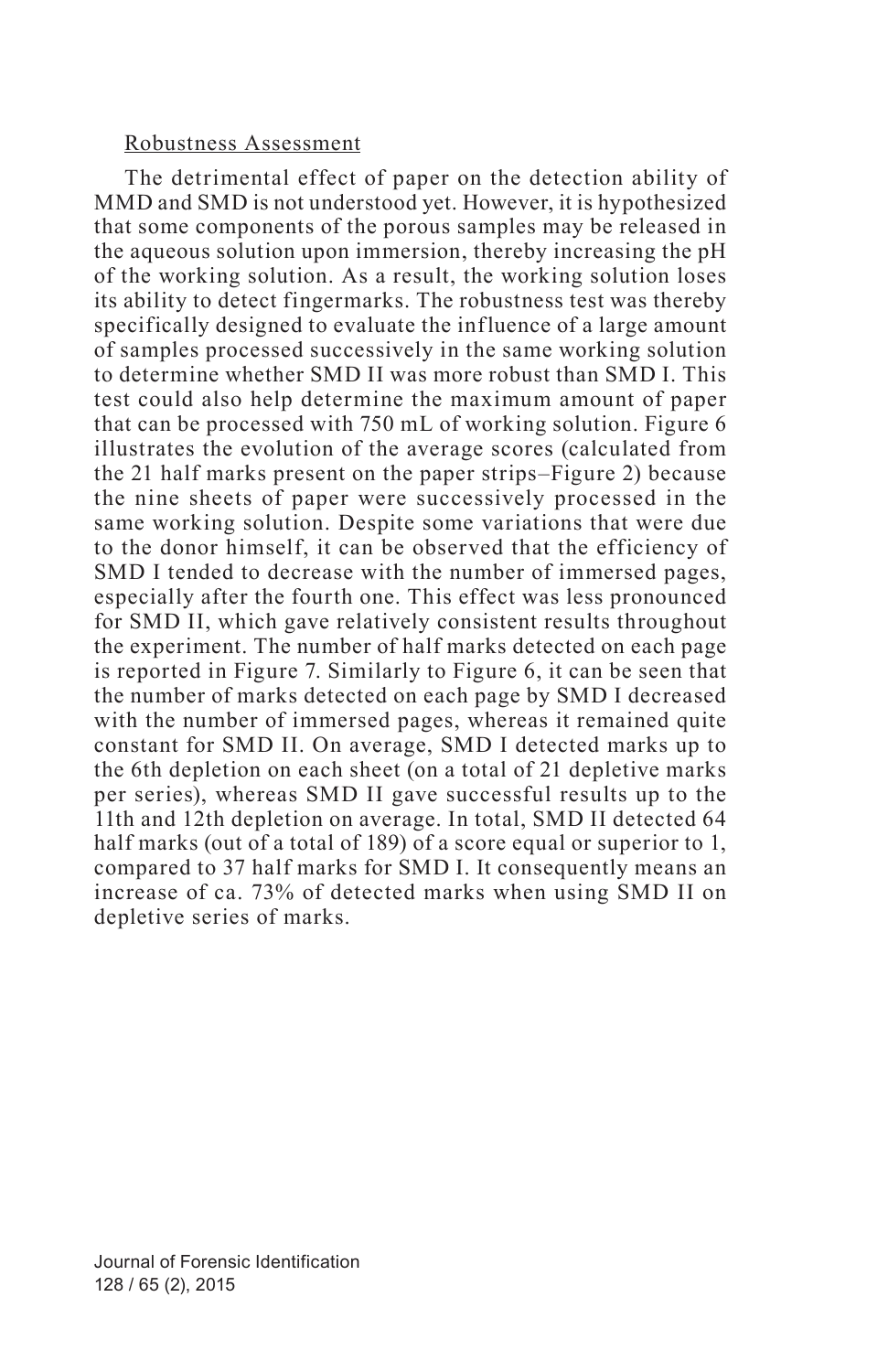



*Average scores obtained for each sheet of paper, processed successively in 750 mL of working solution during the robustness study.*





*Number of half-marks detected by SMD I and II, when successively processing sheets of paper during the robustness study. Each sheet of paper bears 21 depletive marks.*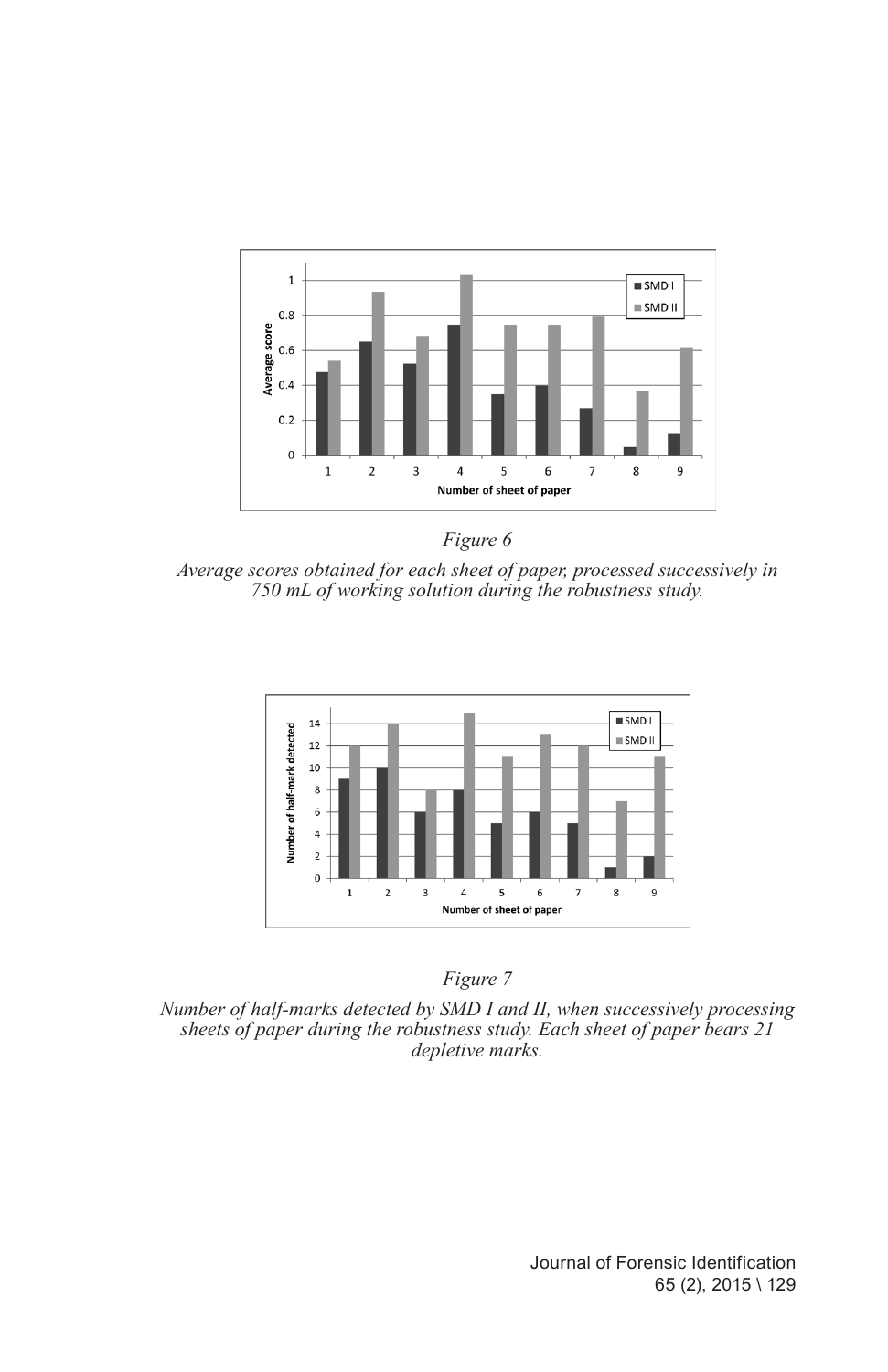## **Discussion**

#### *Colloidal Gold Synthesis*

Contrary to the SMD I procedure, which heats two distinct solutions to 60 °C (i.e., gold precursor and sodium citrate, both in water) before mixing them and bringing them to boil, the SMD II procedure is done in one step. The gold chloride solution is directly brought to boil, thereby eliminating the tedious temperature monitoring. If all the required precursor solutions are already available (stored from a previous synthesis), the colloidal gold synthesis now takes about 20 minutes. The addition of Tween 20 just after the synthesis helps at stabilizing the solution for storage purposes. The new synthesis is quicker, simpler, and produces 2.5 liters of working solution in one process (compared to 500 mL for SMD I). The colloidal gold solution is very stable and can be stored under refrigeration a 4 °C for at least 6 months in polypropylene containers. After this limit, one should pay attention to its color (the solution should remain ruby red) and to the absence of any sediment on the bottom of the container. If the solution becomes purple, it should be discarded. All syntheses performed during this study were made using RO/DI water. Bi-distilled water can also be used without any noticeable differences on the final results. Regarding the use of deionized water, satisfactory results were obtained but no thorough study was performed on this kind of water.

The use of siliconized glassware [1] is no longer required in the SMD II protocol. This treatment was mandatory for MMD II or SMD I to avoid any detrimental effect (uneven gold deposition, background, and glass staining). Because of the high-quality glassware produced these days, this tedious pre-treatment now appears obsolete. No unwanted glass staining was noticed during the study.

#### *Colloidal Gold Working Solution*

Regarding the colloidal gold working solution, three main parameters differ from SMD I and SMD II: the presence of L-aspartic acid, the dilution factor, and the pH setting. The effect of L-aspartic acid has been discussed in detail elsewhere [9]. Regarding the dilution factor, the working solution in SMD II is more diluted compared to SMD I. As a consequence, a greater volume of working solution can be obtained from the same amount of gold precursors, the costs are reduced, and it also leads to better results in terms of background staining.

Journal of Forensic Identification 130 / 65 (2), 2015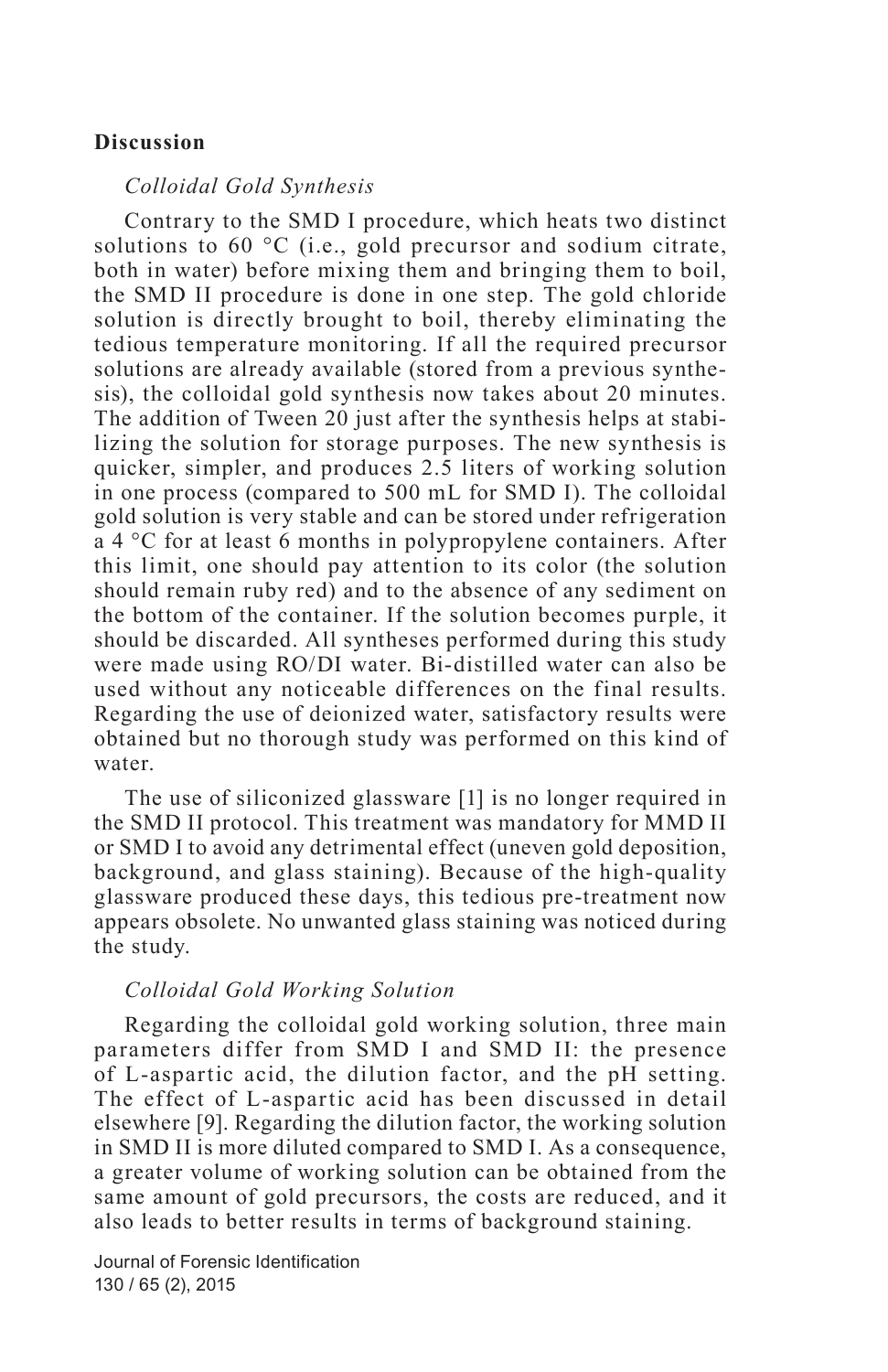Finally, accurate pH-monitoring is no longer required for SMD II whereas the use of a pH-meter was mandatory for SMD I (as well as for MMD I and MMD II). Given that SMD II was proven to be less pH-sensitive than SMD I, a calculated amount of citric acid is now proposed in the recipe (i.e., 3 mL of 1 M citric acid for 100 mL of colloidal gold solution). This alteration results in a valuable amount of time saved.

#### *Number of Donors and Choice of Substrates*

In this study, two donors were chosen for the SMD II optimization study and three for the comparison with SMD I. This constitutes a slight deviation from the International Fingerprint Research Group (IFRG) recommendations [14]. However, it does not weaken the conclusions of this study because (1) the MMD and SMD are well-established techniques whose efficiency is mostly driven by the nature of the substrates, (2) the use of half marks allowed a reduction in donor dependency during the comparison between the two techniques, and (3) an extended number of substrates were considered, mainly porous ones (e.g., office paper, notepad, envelope, newspaper). Because MMD and SMD are known to perform well on nonporous substrates, there was no need to proceed to an extensive testing of this type of substrate.

#### *SMD I Versus SMD II*

The evaluation of SMD II was performed on a total of 336 natural fingermarks of 2 different age intervals, obtained from 3 donors and deposited on 14 different substrates. The results were assessed by three independent evaluators. Given that half fingermarks were considered in this study, it was possible to readily compare both techniques in terms of efficiency. When a difference in detection is observed between two corresponding halves, it can be associated to the detection technique rather than to the donor intra-variability.

The comparison of SMD I and SMD II has shown that on average, SMD II performed much better than SMD I on most substrates. It has also been shown that the SMD II solution was more robust regarding the successive processing of porous samples using the same working solution. As illustrated in Figure 6, SMD II was still able to detect 11 marks on the last of the 9-page series that were successively processed in 750 mL of working solution, whereas SMD I was only able to detect 2 on the last page. This means that by following the SMD II procedure, more porous samples could be processed in the same colloi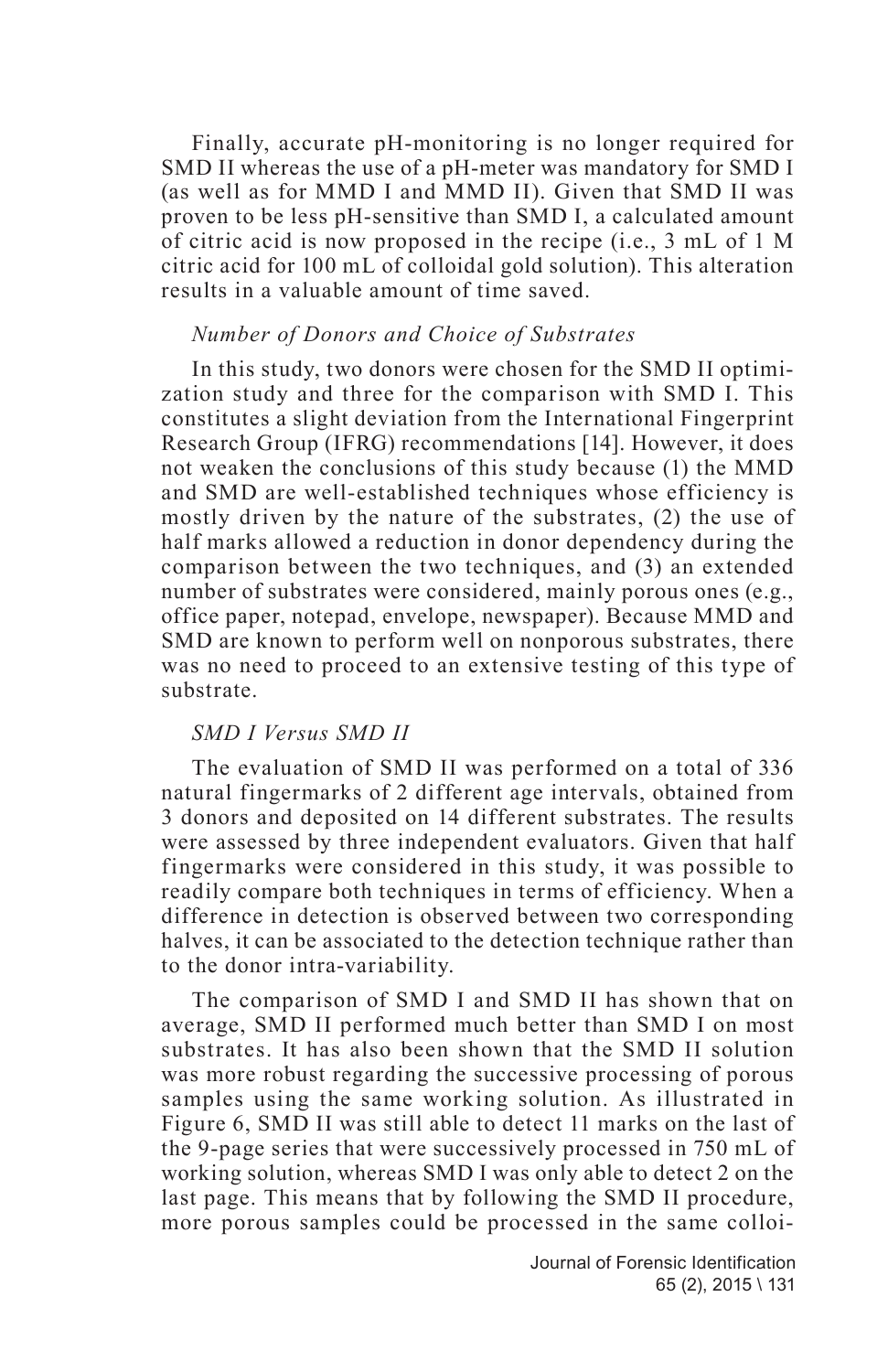dal gold solution, even though it is still recommended not to overload the detection bath. The authors recommend a minimum height of 1.5 cm of working solution in the chosen dish.

Finally, with ca. 50% and 73% more marks detected by SMD II in the comparison and robustness studies, respectively, the increased efficiency of SMD II over SMD I has been demonstrated.

#### *Further Improvements*

The critical step of MMD and SMD is clearly the first one, namely the colloidal gold deposition process (Figure 1). This step has been improved and strengthened to its maximum so far. The second step (i.e., the metal enhancement) is characterized by the deposition of silver on gold for MMD I and II, and of gold on gold for SMD I and II. The choice for gold on gold enhancement has been done for laboratory considerations (similar reagents and reduced costs). However, the contrast obtained with a gold enhancement has been recently considered as too weak by Fairley et al., who compared MMD I, II, and SMD I [10]. It is true that an SMD-processed mark will look grayish whereas an MMD-processed mark will appear darker. It is, however, important to recall that the colloidal gold deposition and the metal enhancement are two independent and interchangeable steps (Figure 1). Therefore, it is possible for someone to choose the SMD II procedure for the colloidal gold deposition, then to combine it with an MMD-like enhancement step using silver ions. However, it appears important to pursue research efforts to find more cost-effective and efficient ways to reinforce the contrast, perhaps using a metal that has not yet been considered.

### *Implementation in an Operational Laboratory*

The various optimizations and simplifications presented in this study showed that SMD II can be effectively implemented in an operational laboratory. This technique should be considered on a case-by-case basis when unconventional items are encountered. They may be difficult surfaces or items that have been exposed to humidity, where standard techniques such as cyanoacrylate fuming or amino acid reagents would be inefficient. SMD II must not necessarily be applied in each case, but should be considered as a last chance technique, when the conventional ones have failed. The authors recommend placing SMD II at the end of the conventional sequences for nonporous and porous surfaces. Moreover, the technique can be implemented in a standard laboratory. It does not require any

Journal of Forensic Identification 132 / 65 (2), 2015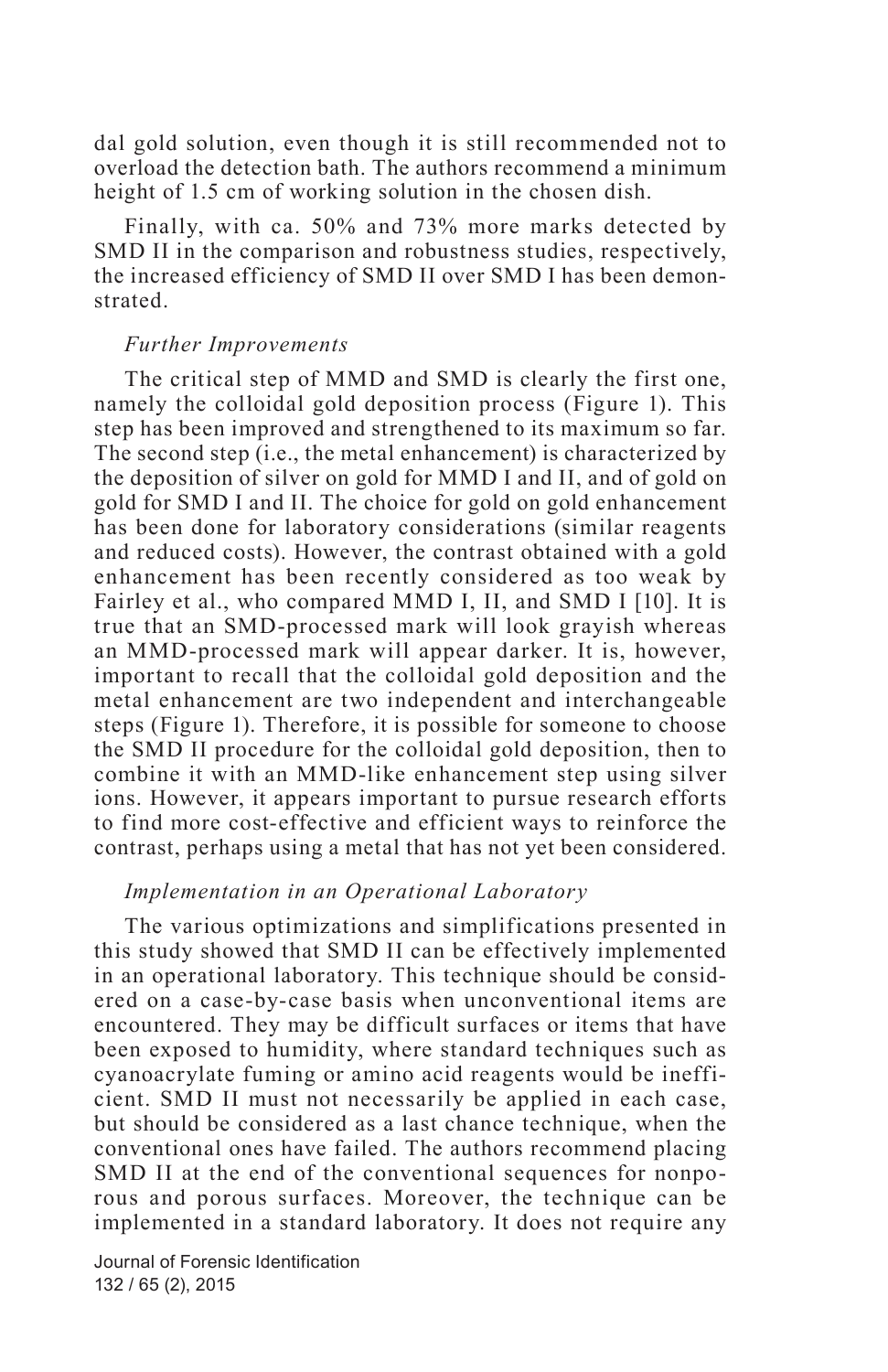specific glassware or complicated equipment. It is not necessary to undertake the work under a fume hood because all solutions are aqueous. Furthermore, the overall procedure involves only limited hazards. It is, however, recommended to manipulate gold chloride solution with care because it is corrosive. All solution waste must be disposed of in accordance with the local lab procedures. Because 2.5 L of colloidal gold solution can be synthesized at one time, processing large items is no longer problematic. Finally, if colloidal gold is available in the lab and stored in a refrigerator, the application of SMD II takes less than one hour for the item to be processed. This may result in the detection of new fingermarks and may bring valuable information for the investigation.

#### **Conclusion**

This study presents the optimization and the simplification of the single-metal deposition method, introducing SMD II as the best-so-far evolution of the technique (see Appendix for application protocol). SMD II is simpler, less expensive, and no longer mandates temperature and pH monitoring. When compared to SMD I, SMD II proved to be more efficient (increased number of marks detected) and more robust regarding the processing of porous substrates. In regards to these improvements, singlemetal deposition (under its SMD II evolution) has reached a point where it could quite easily be implemented as a valid technique for fingermark detection in a standard police laboratory.

### **Acknowledgment**

The authors would like to thank the Swiss National Science Foundation (SNF) for the grant provided to support this research (Ambizione grant no. PZ00P2\_121907/1).

For further information, please contact:

Sébastien Moret Centre for Forensic Science, University of Technology Sydney Broadway NSW 2007, Australia sebastien.moret@uts.edu.au

Andy Bécue École des Sciences Criminelles, University of Lausanne, Building Batochime CH-1015 Lausanne, Switzerland andy.becue@unil.ch

> Journal of Forensic Identification 65 (2), 2015 \ 133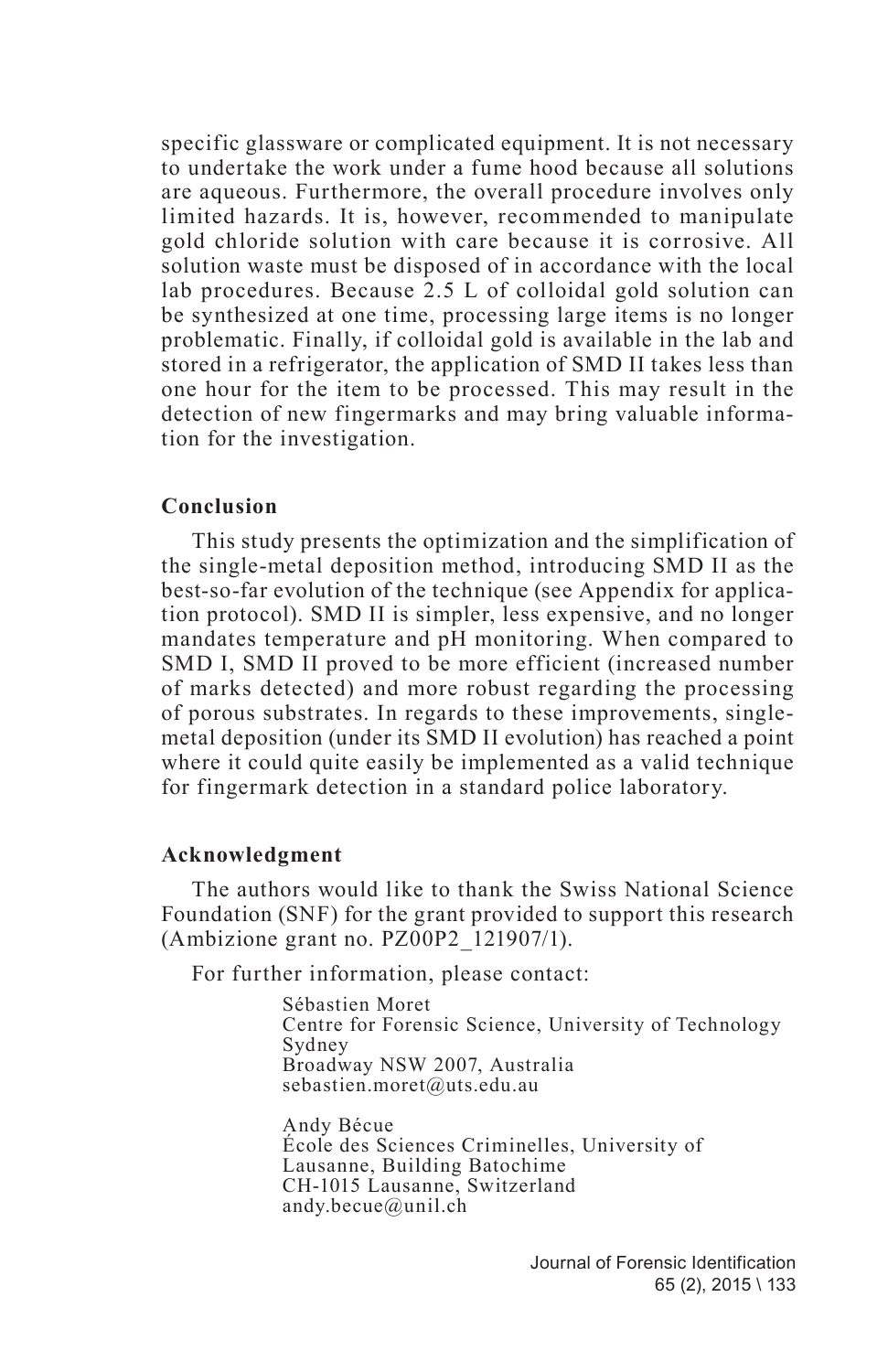## **References**

- 1. Schnetz, B.; Margot, P. Technical Note: Latent Fingermarks, Colloidal Gold and Multimetal Deposition (MMD) Optimisation of the Method. *For. Sci. Int*. **2001**, *118* (1),  $21 - 28$ .
- 2. Stauffer, E.; Bécue, A.; Singh, K. V.; Thampi, K. R.; Champod, C.; Margot, P. Single-Metal Deposition (SMD) as a Latent Fingermark Enhancement Technique: An Alternative to Multimetal Deposition (MMD). *For. Sci. Int*. **2007**, *168*   $(1), e5-e9.$
- 3. Charlton, D. T.; Bleay, S. M.; Sears, V. G. Evaluation of the Multimetal Deposition Process for Fingermark Enhancement in Simulated Operational Environments. *Anal. Methods* **2013**, *5* (20), 5411–5417.
- 4. Saunders, G. Multimetal Deposition Technique for Latent Fingerprint Development. Presented at 74th IAI Educational Conference, Pensacola, FL, 1989.
- 5. Saunders, G. C.; Cantú, A. A. Universal Process for Fingerprint Detection. Los Alamos National Laboratory Publication: Los Alamos, NM, 1991.
- 6. Jones, N.; Lennard, C.; Stoilovic, M.; Roux, C. An Evaluation of Multimetal Deposition II. *J. For. Ident*. **2003**, *53* (4), 444– 488.
- 7. Bécue, A.; Scoundrianos, A.; Champod, C.; Margot, P. Fingermark Detection Based on the in Situ Growth of Luminescent Nanoparticles—Towards a New Generation of Multimetal Deposition. *For. Sci. Int*. **2008**, *179* (1), 39–43.
- 8. Durussel, P.; Stauffer, E.; Bécue, A.; Champod, C.; Margot, P. Single-Metal Deposition: Optimization of this Fingermark Enhancement Technique. *J. For. Ident*. **2009**, *59* (1), 80–96.
- 9. Bécue, A.; Scoundrianos, A.; Moret, S. Detection of Fingermarks by Colloidal Gold (MMD/SMD)—Beyond the pH 3 Limit. *For. Sci. Int*. **2012**, *219* (1–3), 39–49.
- 10. Fairley, C.; Bleay, S. M.; Sears, V. G.; NicDaeid, N. A Comparison of Multi-Metal Deposition Processes Utilising Gold Nanoparticles and an Evaluation of Their Application to 'Low Yield' Surfaces for Finger Mark Development. *For. Sci. Int*. **2012**, *217* (1–3), 5–18.
- 11. Sears, V. G.; Bleay, S. M.; Bandey, H. L.; Bowman, V. J. A Methodology for Finger Mark Research. *Sci. & Just*. **2012**, *52* (3), 145–160.
- 12. Kent, T. Standardizing Protocols for Fingerprint Reagent Testing. *J. For. Ident*. **2010**, *60* (3), 371–379.
- 13. Fitzi, T.; Fischer, R.; Moret, S.; Bécue, A. Fingermark Detection on Thermal Papers: Proposition of an Updated Processing Sequence. *J. For. Ident*. **2014**, *64* (4), 329–350.
- 14. International Fingerprint Research Group (IFRG). Guidelines for the Assessment of Fingermark Detection Techniques. *J. For. Ident*. **2014**, *64* (2), 174–200.

Journal of Forensic Identification 134 / 65 (2), 2015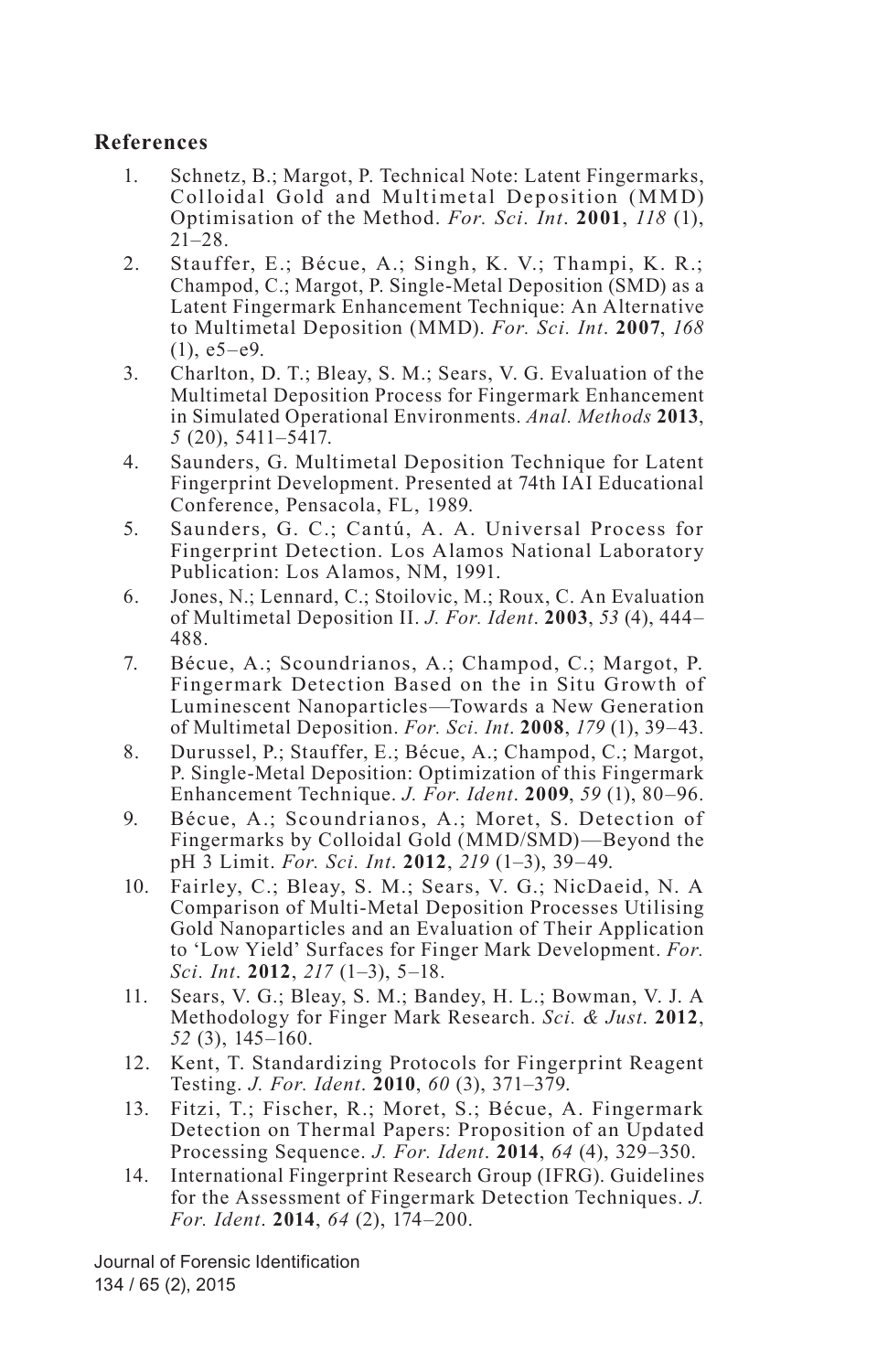# Appendix

## SMD II Protocol

## **Reagents**

Solution A: 10% (w/v) tetrachloroauric acid trihydrate in RO/DI water.

> *This solution must be kept refrigerated and is stable for several months.*

Solution B: 2% (w/v) trisodium citrate dihydrate in RO/DI water.

> *This solution is stable at room temperature for several months.*

Solution C: 0.12 g sodium hydroxide and 0.38 g of L-aspartic acid in 25 mL RO/DI water.

> *L-aspartic acid is difficult to dissolve. The solution must be prepared under intense stirring. This solution is stable at room temperature for several months.*

Solution D: 1 M citric acid monohydrate in RO/DI water.

*This solution is stable at room temperature for several months.*

Solution E: 1 g hydroxylamine hydrochloride in 50 mL RO/DI water.

> *This solution is stable at room temperature for several months.*

## **Colloidal Gold Stock Solution**

*Note: A volume of 2500 mL of gold colloid solution is prepared at once.*

1. In an Erlenmeyer flask, mix 1 mL of solution A with 460 mL of RO/DI water and heat to boiling point under constant stirring.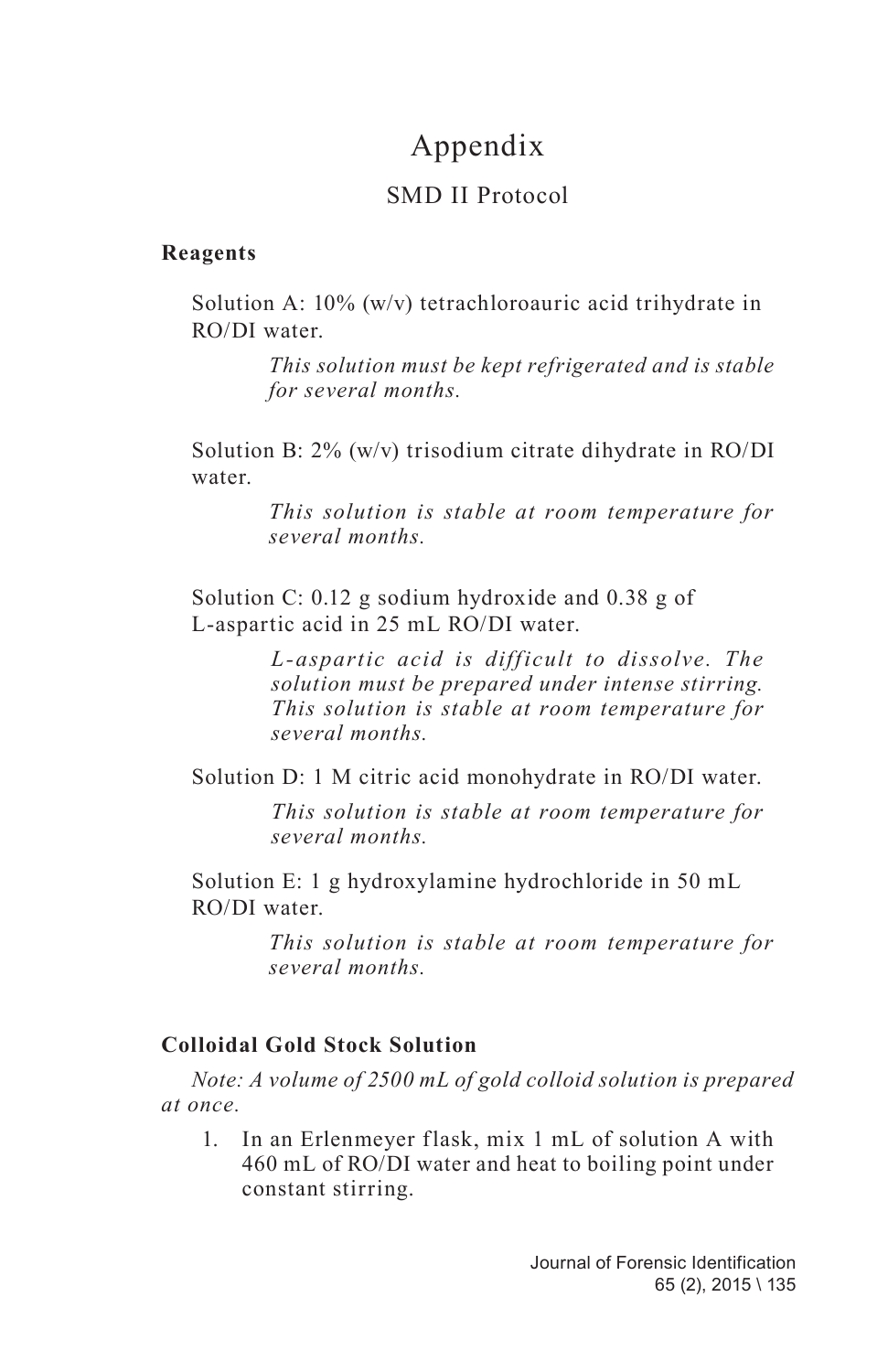- 2. In a beaker, mix 42 mL of solution B and 420 μL of solution C.
- 3. When solution 1 reaches its boiling point, quickly pour solution 2 into it all at once. Keep heating the solution under intense stirring until the solution turns deep ruby red.
- 4. Dilute with RO/DI water to reach the final volume of 2.5 L and add 2.5 mL of Tween 20 (preferentially using a positive displacement pipette) under stirring. The solution should be ruby red; purple tones at this stage may result from insufficient boiling time at step 3 and could seriously hamper the efficiency of the solution. Colloidal gold stock solution is stable for several months in the fridge, when stored in polypropylene containers.

## **Application Procedure**



*Note: Before processing samples, the pH of the colloidal gold working solution must first be adjusted using the recommended amount of citric acid (step 1 - below).*

- 1. Remove from the refrigerator enough colloidal gold stock solution to process all the samples planned for the day (one batch of prepared solution will be stable for the day). Allow it to warm up to room temperature and adjust the pH by adding the proper amount of citric acid, calculated as follows: 3 mL of solution D per 100 mL of colloidal gold stock solution (added under constant stirring).
- 2. Rinse the sample with deionized water for 2 to 5 minutes (Bath #1).
- 3. Pour a sufficient amount of colloidal gold solution in a dish so that the liquid height is ca. 1.5 cm. Immerse the sample in the colloidal gold solution for 20 minutes under a gentle orbital shaking (Bath #2).